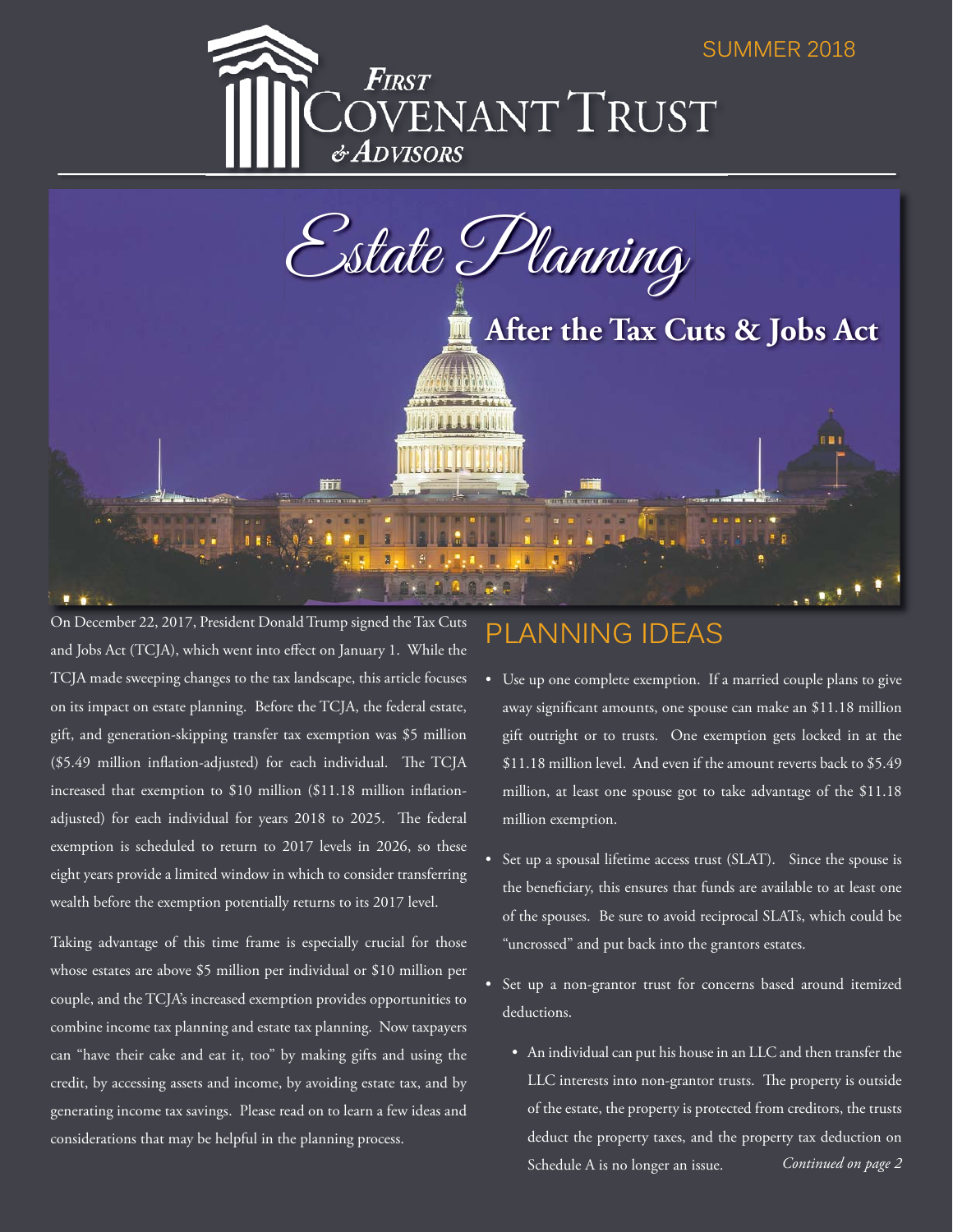#### *Continued from page 1*

-ontinued from page 1  $\cdot$  and page 1  $\cdot$  solutions (see also charitable organizations may no  $\cdot$  BEING MORTAL REVIEW longer itemize because of the increased standard deduction. The taxpayer can transfer investments into a non-grantor trust. When the trust earns income and then contributes it to a charitable organization, the trusts deducts the contribution, and the charitable contribution on Schedule A is longer an issue.

### OTHER CONSIDERATIONS

- Give away assets with a high basis to individuals or non-grantor trusts. Since assets transferred during life retain the donor's basis, a lifetime gift of lowbasis assets may result in capital gains taxes being payable by the done on the subsequent sale of the transferred asset, which would reduce the value of the gift. If, however, low-basis assets are gifted to a grantor trust, the donor will pay the capital gains tax, including the capital gains tax associated with pre-gift appreciation, on the sale of the assets as long as it occurs during the donor's lifetime.
- Give away entity interests. Gifts of a partial interest in a partnership, corporation, or other entity can transfer ownership and receive the benefit of a valuation discount based on lack of marketability and/or control.
- Older wills and trusts might not be optimal in this new environment; in fact, existing estate plans may have unintended negative consequences. An old plan may state that the children receive the amount that can pass free from federal estate tax and that the remaining amount should pass to the spouse. If that is the case, the spouse could be completely disinherited.
- Consider adding testamentary general powers of appointment based on a formula. This allows, for example, basis step-up for a bypass trust at the death of the surviving spouse without triggering additional transfer taxes.
- It is unclear what will happen if an estate elects portability in the 2018 2026 window and the exemption decreases by the time the second spouse dies. Will the Internal Revenue Service "clawback" the unused exemption of the first-to-die spouse?

What will happen to estate taxes when the next administration arrives? There is

no certainty. Now is the time to review your current plan, implement new strategies, and take advantage of the new opportunities for gifting.

*Brandy Bradley, CPA is a manager in the Tax Department at BCS. She has over 10 years of experience in tax planning and compliance for individuals, trusts and estates.*

#### 2014 non-fiction book by American surgeon and professor Atul Gawande. *Being Mortal* grapples with the competing interests that emerge when medicine collides with end-oflife issues.

If a person has a serious illness for which Medicine has a cure, the medical culture is well equipped to handle that. What about an illness for which there is no cure? How should the medical machine address the inevitability of impending death? "The fact that we have had no adequate answers to this question is troubling and has caused callousness, inhumanity and extraordinary suffering." Treatment at all costs has been the paradigm, but that paradigm is flawed. So Gawande argues the paradigm should be to enable well-being, not simply to prolong life. The medical system should promote, rather than prevent, a good end of life.

*Being Mortal: Medicine and What Matters in the End* is a

The book surveys Dr. Gawande's search for methods to help people live well as opposed to just living longer. I discussed this book with my brother who is a physician and who grapples daily with these issues, and largely agrees with Gawande about the importance of giving these questions consideration in advance. He recommends "anyone with a parent should read this book."

Dr. Gawande is an artful storyteller. Among the possibilities he advocates are a greater emphasis on geriatric training for medical students, a return to the independence-focused objective for assisted living facilities, and the importance of palliative care and hospice once the certainty of death draws near. He encourages loved ones to speak with each other about their priorities that make life meaningful, and the trade-offs that they are willing to make. "Our ultimate

goal, after all, is not a good death but a good life to the very end."

*David Greene, JD, CPA is the Senior*  **Trust Officer at First Covenant.** 



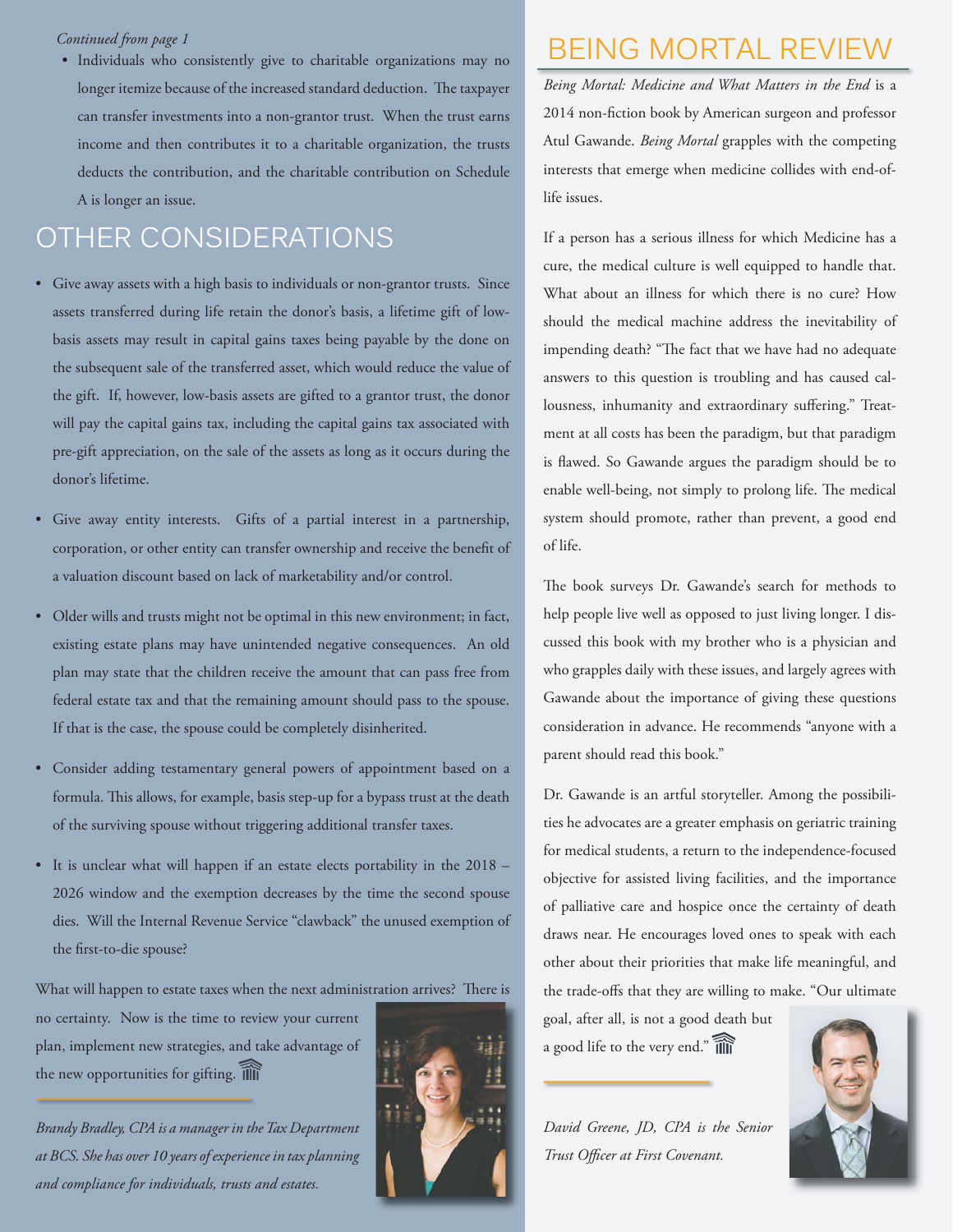# WHEN Harry MET Weghan

On May 19, 2018 romantics from all over the world followed the coverage of the fairy tale wedding of Britain's Prince Harry to Meghan Markle, an American actress. In fairy tales, the prince and princess always live happily ever after. Sadly, in real life, the "ever after" is not always as happy as the beginning.

The reality is though that 40-50% of marriages now end in divorce. Harry and Meghan now known as the Duke and Duchess of Sussex—despite their considerable wealth, probably didn't enter into a premarital agreement before their fairy tale began.

Nothing says romance like a

signed contract spelling out who gets what in the event of divorce. Lack of romance, however, is not why the royals do not invoke such contracts. Unlike in America, prenuptial agreements are not enforceable under UK law. Much of the work of asset protection for divorce is done by trusts.

A famous example of this occurred in Prince Harry's royal family. His parents had a nasty public divorce that ended when Princess Diana settled with Prince Charles for £17 million—a princely sum in 1996, but much less than the £75 million she reportedly demanded at the outset. "So much" of the royal family's assets "are owned by something else or someone else" according to Joe Little, managing editor of Majesty. Trusts play a large part in these structures. Because of this, Charles was not left destitute after his divorce. Prince Charles' Highgrove House and Birkhall are both estates that are trust owned. The Duke and Duchess of Sussex live rent-free in Nottingham Cottage at Kensington Palace, and other

artwork and furnishings are available to them as members of the royal family, despite these assets not being owned by either one of the couple personally.

Bringing this a bit closer to home, trust ownership of assets provides creditor protection under US law as well. And trust

> ownership of assets is arguably more advantageous than relying exclusively on a prenuptial agreement. Not only does trust ownership protect assets in the event of a divorce, but also from anyone who wants to get their hands on the trust assets. A prenup's scope is limited to disputes between the spouses.

Additionally, unlike prenuptial agreements, you don't need to interrupt the romance to negotiate—an asset protection trust can be established without the consent of a fiancé or anyone else.

In many American states, these trusts can be established by a person for his or her own benefit. They also provide an excellent mechanism to give gifts or leave inheritance to children or grandchildren, insulating that inheritance from the dangers of the outside world—including nasty villains masquerading as handsome princes or wicked witches in disguise. Ill

*Rachel Lyons is First Covenant's Account Manager.*





# ET OUR NEWEST *Geam Member*

Dee Ann Lechner is an administrative assistant at First Covenant Trust and Advisors. She has many years of loan processing experience and most recently worked as an administrative assistant in a Gift Planning and Trust Services Department in Minnesota. Dee Ann is married to Rob Lechner and they have two grown children, Austin and Hannah. She enjoys reading, cross-stitching, and helping her husband in church ministry.